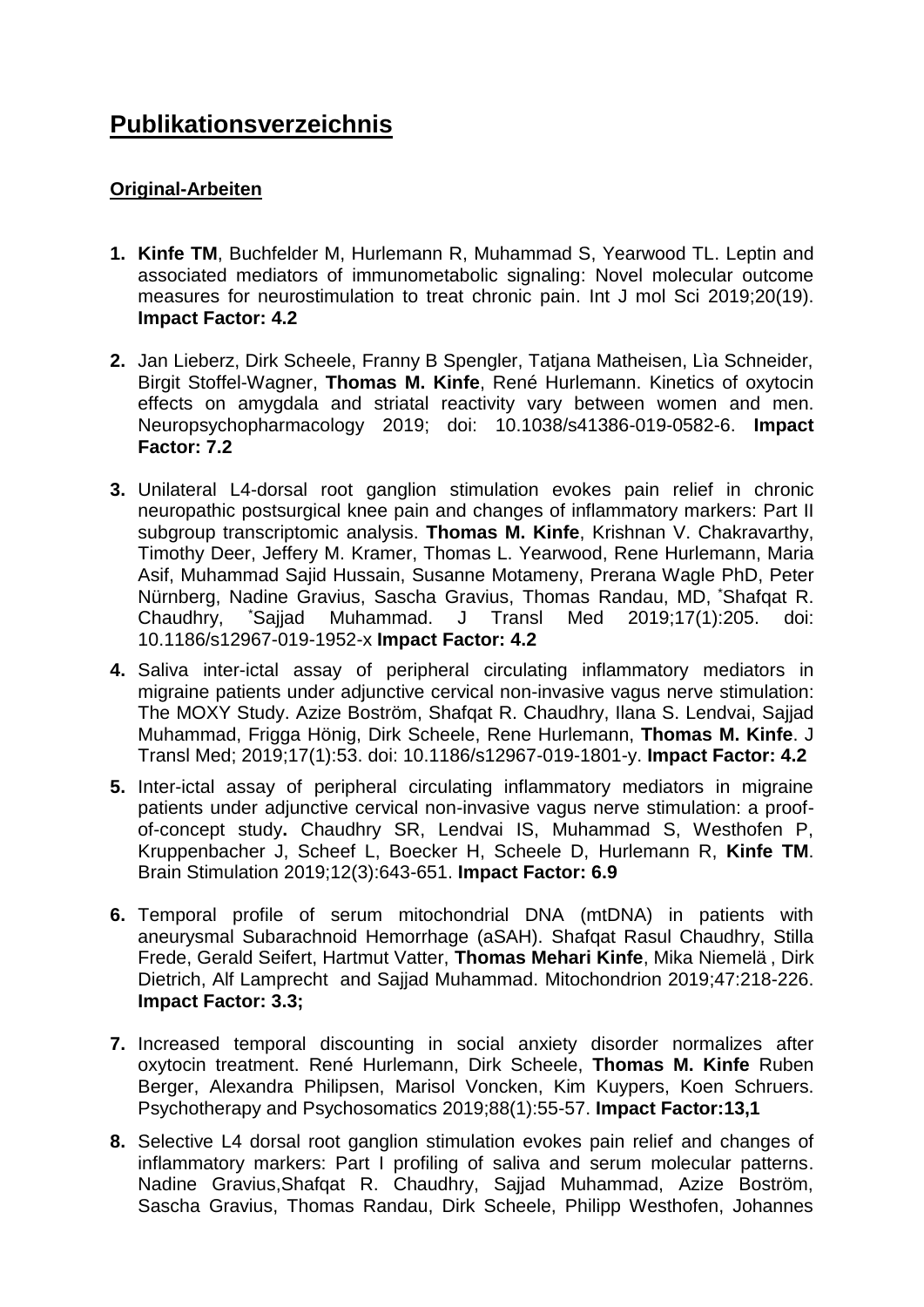Kruppenbacher, Birgit Stoffel-Wagner, Christian Maier, Anna Weidlich, Thomas L. Yearwood, Krishnan V. Chakravarthy, Jeffery M. Kramer, Rene Hurlemann, **Thomas M. Kinfe**. Neuromodulation 2019 Jan;22(1):44-52. **Impact Factor:2,8**

- **9.** LINAC Stereotactic Radiosurgery for Trigeminal Neuralgia Retrospective Two-Institutional Examination of Treatment Outcomes. Ali Rashid; Bogdan Pintea, **Thomas M. Kinfe**, Gunnar Surber, Klaus Hamm, Jan P. Boström. Radiation Oncology Radiat Oncol. 2018 Aug 22;13(1):153. doi: 10.1186/s13014-018-1102- 2. **Impact Factor:2,86**
- **10.**The impact of MRI Steady-State Sequences as an additional assessment modality in vestibular schwannoma patients after. Stereotactic Radiotherapy or Radiosurgery. Julian P. Sauer, **Thomas M. Kinfe**, Bogdan Pintea, Andreas Schafer, Jan P Boström. Strahlenther Oncology Strahlenther Onkol. 2018 Dec;194(12):1103-1113. doi: 10.1007/s00066-018-1317-z **Impact Factor:2,74**
- **11.**Systemic HMGB1, a novel predictive biomarker for cerebral vasospasm in Subarachnoid Hemorrhage. Sajjad Muhammad, Shafqat Rasul Chaudhry, Agi Güresir, Birgit Stoffel Wagner, Rolf Fimmers, **Thomas Mehari Kinfe**, Dirk Dietrich, Alf Lamprecht, Hartmut Vatter, Erdem Güresir Crit Care Med Crit Care Med. 2018 Nov;46(11):e1023-e1028. **Impact Factor:7,05**
- **12.**Oxytocin reduces a chemosensory-induced stress bias in social perception. Ayline Maier, Dirk Scheele, Franny B Spengler, Tugba Menba, Franziska Mohr, Onur Güntürkün, Birgit Stoffel-Wagner, **Thomas M. Kinfe**, Wolfgang Maier, Sahib S. Khalsa, M. and René Hurlemann. Neuropsychopharmacology Neuropsychopharmacology. 2019 Jan;44(2):281-288. **Impact Factor:6,4**
- **13.**Elevated systemic IL-6 levels in patients with aneurysmal subarachnoid hemorrhage is an unspecific marker for post-SAH complications Shafqat Rasul Chaudhry, Birgit Stoffel-Wagner, **Thomas Mehari Kinfe,** Hartmut Vatter, Dirk Dietrich, Alf Lamprecht, Sajjad Muhammad. Int J of Mol Sci Int J Mol Sci. 2017 Dec 1;18(12). pii: E2580. doi: 10.3390/ijms18122580. **Impact Factor:4,2**
- **14.**Changes of metabolic disorders associated peripheral cytokine/adipokine traffic in non-obese chronic back patients responsive to burst spinal cord stimulationSajjad Muhammad, Shafqat. R. Chaudhry, Thomas L. Yearwood, Joachim K. Krauss, **Kinfe TM.** Neuromodulation 2017 Oct 24. doi: 10.1111/ner.12708. **Impact Factor:2,8**
- **15.**Aneurysmal Subarachnoid Hemorrhage lead to systemic upregulation of Il-23/Il-17 inflammatory axis. Muhammad S, Chaudhry SR, Güresir E, Vatter H, **Kinfe TM**, Dietrich D, Lamprecht A. Cytokine 2017;97:96-103. **Impact Factor:3,4**
- **16.**Early motor function after local treatment of brain metastases in the region of the motor cortex either with stereotactic radiotherapy or radiosurgery, or with electrophysiologically controlled microsurgical resection: a retrospective observational study of two consecutive cohorts. Bogdan Pintea, Brigitta G. Baumert, **Thomas M. Kinfe**, Konstantinos Gousias, Yaroslav Parpaley, Jan P. Boström. Strahlenther Oncology 2017;12(1):177. **Impact Factor:2,735**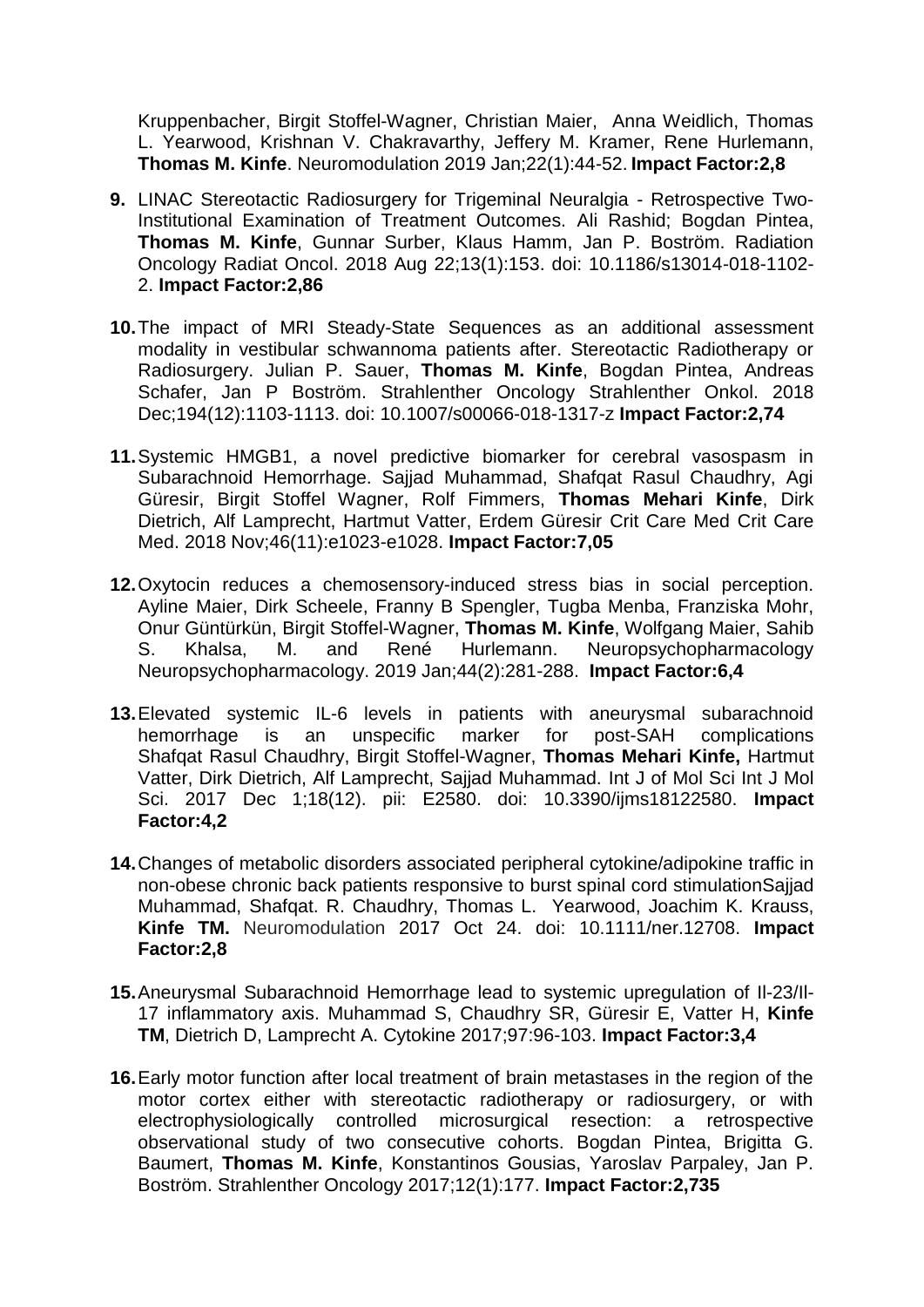- **17.**High frequency (10 kHz) or burst spinal cord stimulation (SCS) in failed back surgery syndrome patients (FBSS) with predominant back pain: one year comparative data. Muhammad S, Chaudhry SR, Roeske S, **Kinfe TM**. Neuromodulation 2017; 20(7):661-667. **Impact Factor:2,8**
- **18.**Burst spinal cord stimulation increases peripheral anti-neuroinflammatory Interleukin 10 (IL-10) levels in Failed Back Surgery Syndrome patients with predominant back pain. **Kinfe TM**, S. Muhammad, C. Link, S. Roeske, S. R. Chaudhry, T. L. Yearwood. Neuromodulation 2017;20(4):322-330. **Impact Factor:2,8**
- **19.**[Extended Long-Term Effects of Cervical Vagal Nerve Stimulation on Headache](https://www.ncbi.nlm.nih.gov/pubmed/27873376)  [Intensity/Frequency and Affective/Cognitive Headache Perception in Drug](https://www.ncbi.nlm.nih.gov/pubmed/27873376)  [Resistant Complex-Partial Seizure Patients.](https://www.ncbi.nlm.nih.gov/pubmed/27873376) Pintea B, Hampel K, Boström J, Surges R, Vatter H, Lendvai IS, **Kinfe TM**. Neuromodulation 2017;20(4):375-382. **Impact Factor:2,8**
- **20.**Antidiabetic and antidyslipidemic effects of Heliotropium strigosum in rat models of type I and type II diabetes. Chaudhry SR, Akram A, Aslam N, Asif M, Wajid M, **Kinfe T**, Jabeen Q, Muhammad S. Acta Pol Pharm. 2016 Nov;73(6):1575-1586. **Impact Factor:0,614**
- **21.**Decompressive craniectomy for stroke: early cranioplasty is a predictor for postoperative complications. Borger V, Schuss P, **Kinfe TM**, Vatter H, Güresir E. World Neurosurgery 2016;92:83-88. **Impact Factor:2,592**
- **22.**[Cervical](http://www.ncbi.nlm.nih.gov/pubmed/26487466) non-invasive vagus nerve stimulation (nVNS) for preventive and acute treatment of episodic and chronic migraine and migraine-associated sleep disturbance: preliminary findings from a prospective observational cohort study  **Kinfe TM**, Pintea B, Muhammad S, Zaremba S, Roeske S, Simon BJ, Vatter H. J Headache Pain. 2015;16:101. **Impact Factor:3,58**
- **23.**High frequency (10 kHz) or burst spinal cord stimulation (SCS) in failed back surgery syndrome patients (FBSS) with predominant back pain: preliminary results from a prospective observational study. **Kinfe TM**, Pintea B, Link C, Roeske S, Güresir Á, Güresir E, Vatter H. Neuromodulation 2016;19(3):268-75. **Impact Factor:2,8**
- **24.**[Percutaneous nerve field stimulation \(PENS\) of the occipital region as a possible](http://www.ncbi.nlm.nih.gov/pubmed/26487466)  [predictor for occipital nerve stimulation \(ONS\) responsiveness in refractory](http://www.ncbi.nlm.nih.gov/pubmed/26487466)  [headache disorders? A feasibility study.](http://www.ncbi.nlm.nih.gov/pubmed/26487466) **Kinfe TM**, Pintea B, Roeske S, Güresir Á, Güresir E, Vatter H. Cephalalgia. 2016;36(8):779-89 **Impact Factor:4,4**
- **25.**[Treatment of acromegaly patients with risk-adapted single or fractionated](http://www.ncbi.nlm.nih.gov/pubmed/25575977)  stereotactic high-precision radiotherapy: High local control and low toxicity in a [pooled series.](http://www.ncbi.nlm.nih.gov/pubmed/25575977) **Boström JP, Kinfe T**, Meyer A, Pintea B, Gerlach R, Surber G, Lammering G, Hamm K. Strahlenther Onkol. 2015;191(6):477-85. **Impact Factor:2,735**
- **26.**[Earlier and sustained response with incidental use of cardiovascular drugs among](http://www.ncbi.nlm.nih.gov/pubmed/24998705)  patients with low- [to medium-grade meningiomas treated with radiosurgery \(SRS\)](http://www.ncbi.nlm.nih.gov/pubmed/24998705)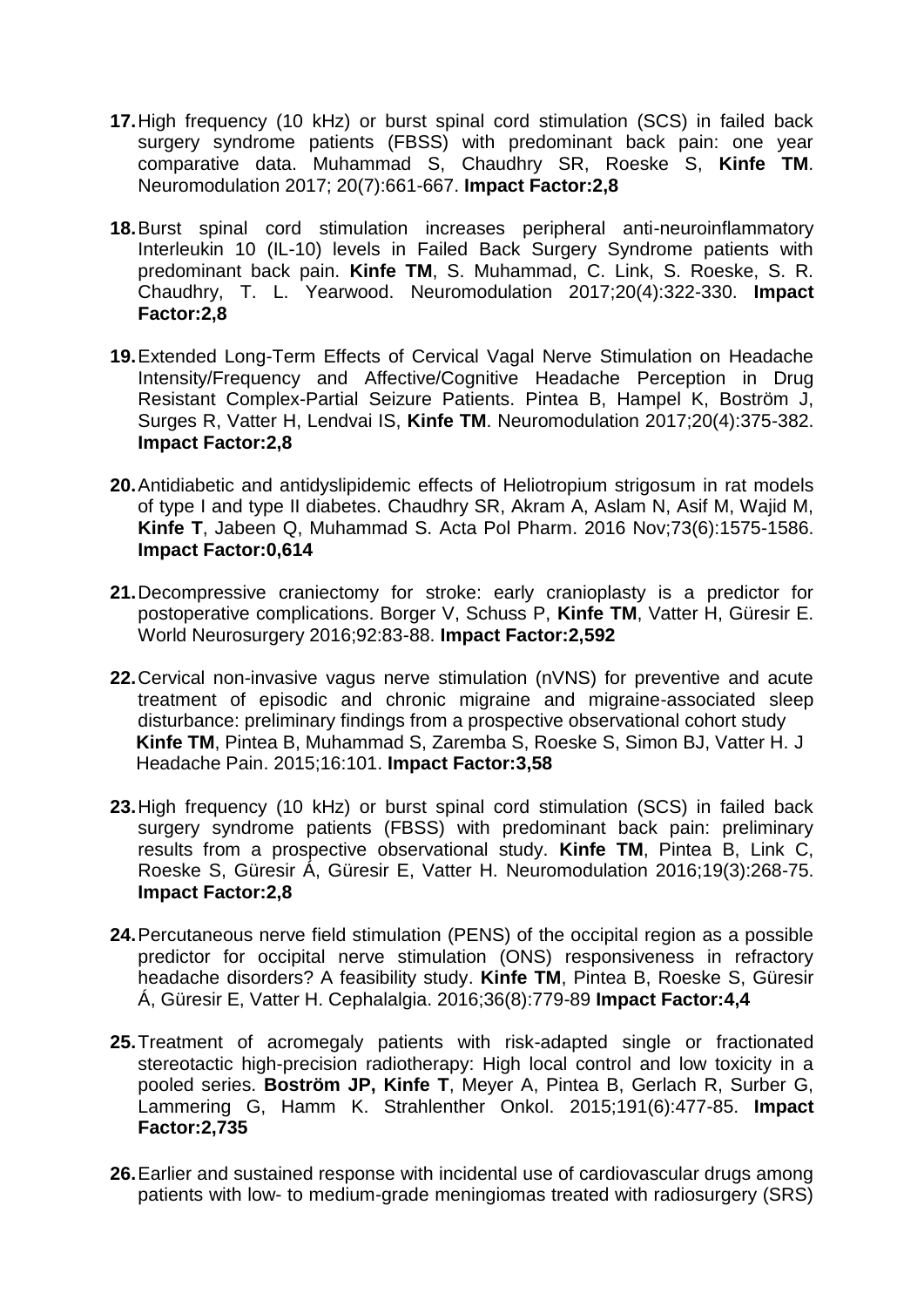[or stereotactic radiotherapy \(SRT\).](http://www.ncbi.nlm.nih.gov/pubmed/24998705) **Pintea B, Kinfe TM**, Baumert BG, Boström J Radiother Oncol. 2014;111(3):446-50. **Impact Factor:4,328**

- **27.**[Paddle versus cylindrical leads for percutaneous implantation in spinal cord](http://www.ncbi.nlm.nih.gov/pubmed/24793061)  [stimulation for failed back surgery syndrome: a single-center trial.](http://www.ncbi.nlm.nih.gov/pubmed/24793061) **Kinfe TM**, Quack F, Wille C, Schu S, Vesper J. J Neurol Surg A Cent Eur Neurosurg. 2014;75(6):467-73. **Impact Factor:0,8**
- **28.**[Percutaneous implanted paddle lead for spinal cord stimulation: technical](http://www.ncbi.nlm.nih.gov/pubmed/22672364)  [considerations and long-term follow-up.](http://www.ncbi.nlm.nih.gov/pubmed/22672364) **Kinfe TM,** Schu S, Quack FJ, Wille C, Vesper J. Neuromodulation 2012;15(4):402-7. **Impact Factor:2,8**
- **29.**[Stereotactic versus endoscopic surgery in periventricular lesions.](http://www.ncbi.nlm.nih.gov/pubmed/21243379) **Kinfe TM**, Capelle HH, Mirzayan MJ, Boschert J, Weigel R, Krauss JK.Acta Neurochir (Wien). 2011;153(3):517-26. **Impact Factor:1,881**
- **30.**[Impact of surgical treatment on tremor due to posterior fossa tumors.](http://www.ncbi.nlm.nih.gov/pubmed/18377248)**Kinfe TM**, Capelle HH, Krauss JK. J Neurosurg. 2008;108(4):692-7. **Impact Factor:4,059**
- **31.**[Continuous perioperative apomorphine in deep brain stimulation surgery for](http://www.ncbi.nlm.nih.gov/pubmed/24073755)  [Parkinson's disease.](http://www.ncbi.nlm.nih.gov/pubmed/24073755) Slotty PJ, Wille C, **Kinfe TM**, Vesper J.Br J Neurosurg. 2014;28(3):378-82. **Impact Factor:1,051**
- **32.**[The impact of brain shift in deep brain stimulation surgery: observation and](http://www.ncbi.nlm.nih.gov/pubmed/22932863)  [obviation.](http://www.ncbi.nlm.nih.gov/pubmed/22932863) Slotty PJ, Kamp MA, Wille C, **Kinfe TM**, Steiger HJ, Vesper J. Acta Neurochir (Wien). 2012 ;154(11):2063-8; discussion 2068. **Impact Factor:1,881**
- **33.**[GPi-DBS may induce a hypokinetic gait disorder with freezing of gait in patients](http://www.ncbi.nlm.nih.gov/pubmed/21775741)  [with dystonia.](http://www.ncbi.nlm.nih.gov/pubmed/21775741) Schrader C, Capelle HH, **Kinfe TM**, Blahak C, Bäzner H, Lütjens G, Dressler D, Krauss JK. Neurology. 2011;77(5):483-8. **Impact Factor:8,32**
- **34.**[Micrographia induced by pallidal DBS for segmental dystonia: a subtle sign of](http://www.ncbi.nlm.nih.gov/pubmed/21246224)  [hypokinesia?](http://www.ncbi.nlm.nih.gov/pubmed/21246224) Blahak C, Capelle HH, Baezner H, **Kinfe TM**, Hennerici MG, Krauss JK. J Neural Transm (Vienna). 2011;118(4):549-53. **Impact Factor:2,39**
- **35.**[Battery lifetime in pallidal deep brain stimulation for dystonia.](http://www.ncbi.nlm.nih.gov/pubmed/21159072) Blahak C, Capelle HH, Baezner H, **Kinfe TM**, Hennerici MG, Krauss JK. Eur J Neurol. 2011;18(6):872-5. **Impact Factor:3,988**
- **36.**[Deep brain stimulation for camptocormia in dystonia and Parkinson's disease.](http://www.ncbi.nlm.nih.gov/pubmed/20803027) Capelle HH, Schrader C, Blahak C, Fogel W, **Kinfe TM**, Baezner H, Krauss JK. J Neurol. 2011;258(1):96-103. **Impact Factor:3,389**
- **37.**[Less is more: adaptation of voltage after battery replacement in deep brain](http://www.ncbi.nlm.nih.gov/pubmed/20714210)  [stimulation for dystonia.](http://www.ncbi.nlm.nih.gov/pubmed/20714210) Blahak C, Capelle HH, Bäzner H, **Kinfe T**, Hennerici MG, Krauss JK. Stereotact Funct Neurosurg. 2010;88(5):311-4. **Impact Factor:1,692**
- **38.**[Chronic deep brain stimulation in patients with tardive dystonia without a history](http://www.ncbi.nlm.nih.gov/pubmed/20629157)  [of major psychosis.](http://www.ncbi.nlm.nih.gov/pubmed/20629157) Capelle HH, Blahak C, Schrader C, Baezner H, **Kinfe TM**, Herzog J, Dengler R, Krauss JK. Mov Disord. 2010;25(10):1477-81. **Impact Factor:7,072**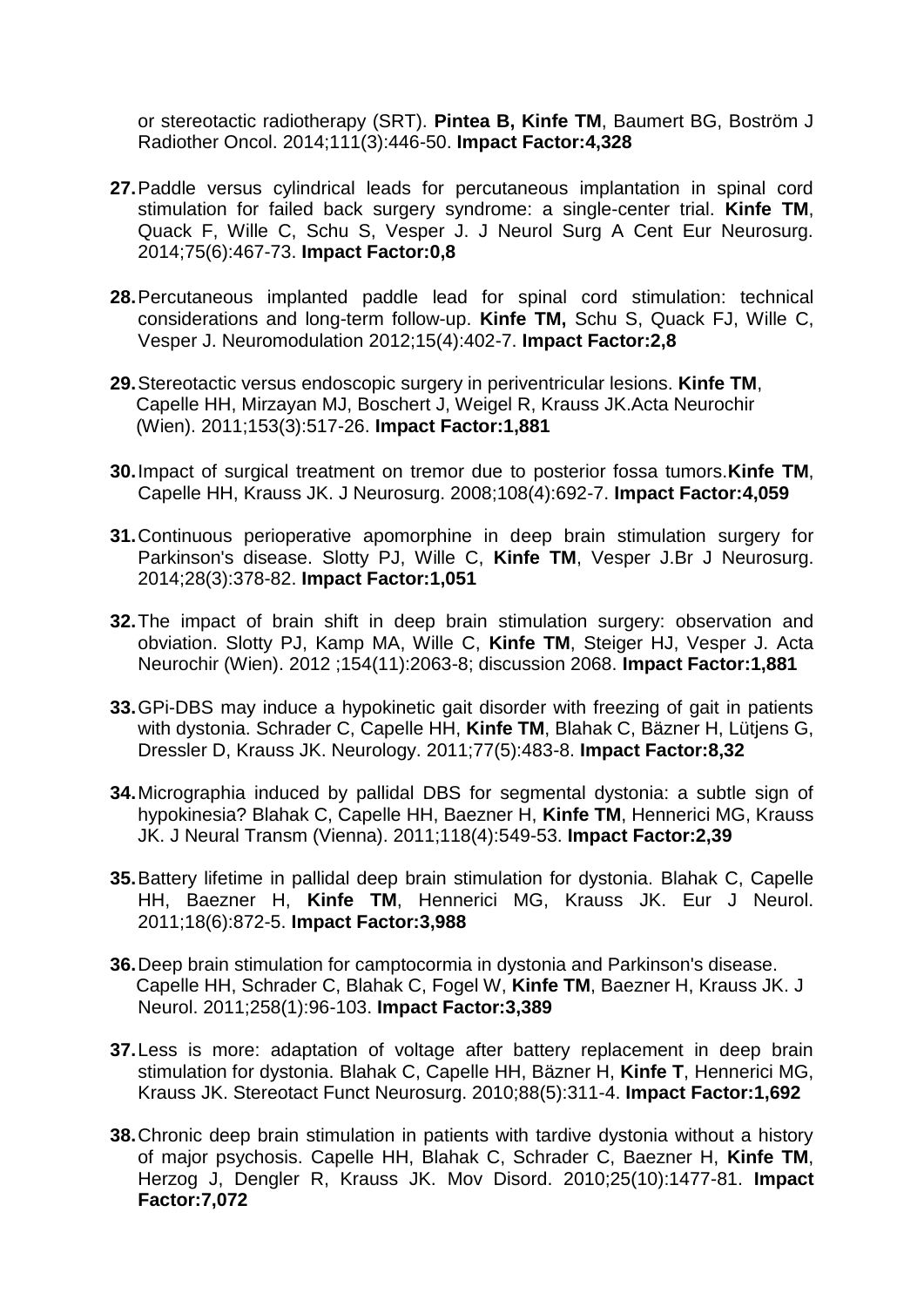- **39.**[Neonatal lesions of the entorhinal cortex induce long-term changes of limbic brain](http://www.ncbi.nlm.nih.gov/pubmed/18434030)  [regions and maze learning deficits in adult rats.](http://www.ncbi.nlm.nih.gov/pubmed/18434030) Harich S, **Kinfe T**, Koch M, Schwabe K. Neuroscience. 2008;153(4):918-28. **Impact Factor:3,277**
- **40.**[Hypothalamic deep brain stimulation for cluster headache: experience from a new](http://www.ncbi.nlm.nih.gov/pubmed/18254897)  [multicase series.](http://www.ncbi.nlm.nih.gov/pubmed/18254897) Bartsch T, Pinsker MO, Rasche D, **Kinfe T**, Hertel F, Diener HC, Tronnier V, Mehdorn HM, Volkmann J, Deuschl G, Krauss JK. Cephalalgia. 2008;28(3):285-95. **Impact Factor:3,609**
- **41.**[Cell type-specific mRNA quantitation in non-neoplastic tissues after laser-assisted](http://www.ncbi.nlm.nih.gov/pubmed/11279345)  [cell picking.](http://www.ncbi.nlm.nih.gov/pubmed/11279345) Bohle RM, Hartmann E, **Kinfe T**, Ermert L, Seeger W, Fink L. Pathobiology. 2000;68(4-5):191-5. **Impact Factor:1,703**
- **42.**[Immunostaining for cell picking and real-time mRNA quantitation.](http://www.ncbi.nlm.nih.gov/pubmed/11073806) Fink L, **Kinfe T**, Seeger W, Ermert L, Kummer W, Bohle RM. Am J Pathol. 2000 ;157(5):1459-66. **Impact Factor:4,057**
- **43.**[Immunostaining and laser-assisted cell picking for mRNA analysis.](http://www.ncbi.nlm.nih.gov/pubmed/10744068) Fink L, **Kinfe T**, Stein MM, Ermert L, Hänze J, Kummer W, Seeger W, Bohle RM. Lab Invest. 2000;80(3):327-33. **Impact Factor:4,857**

## **Review Artikel**

- **44.**Spotlight on cervical vagus nerve stimulation for the treatment of primary headache disorders: A review. Lendvai IS, Maier A, Scheele D, Hurlemann R, **Kinfe TM**. J Pain Res J Pain Res. 2018;11:1613-1625. doi: 10.2147/JPR.S129202. **Impact Factor:2,589**
- **45.**Burst spinal cord stimulation: Review of preclinical studies and comments on clinical outcomes. Krishnan Chakravarthy, Alex Kent, Adil Reza, Fangfang Xing, Jeff Kramer, Lawrence Poree and **Thomas M. Kinfe** Neuromodulation Neuromodulation. 2019;22(3):235-243. **Impact Factor:2,8**
- **46.**[The appropriate use of neurostimulation of the spinal cord and peripheral nervous](http://www.ncbi.nlm.nih.gov/pubmed/25112889)  [system for the treatment of chronic pain and ischemic diseases: the](http://www.ncbi.nlm.nih.gov/pubmed/25112889)  [Neuromodulation Appropriateness Consensus Committee.](http://www.ncbi.nlm.nih.gov/pubmed/25112889) Deer TR, Mekhail N, Provenzano D, Pope J, Krames E, Leong M, Levy RM, Abejon D, Buchser E, Burton A, Buvanendran A, Candido K, Caraway D, Cousins M, DeJongste M, Diwan S, Eldabe S, Gatzinsky K, Foreman RD, Hayek S, Kim P, **Kinfe TM**, Kloth D, Kumar K, Rizvi S, Lad SP, Liem L, Linderoth B, Mackey S, McDowell G, McRoberts P, Poree L, Prager J, Raso L, Rauck R, Russo M, Simpson B, Slavin K, Staats P, Stanton-Hicks M, Verrills P, Wellington J, Williams K, North R; Neuromodulation Appropriateness Consensus Committee. Neuromodulation. 2014;17(6):515-50; discussion 550. **Impact Factor:2,8**
- **47.**[Is Spinal Cord Stimulation Useful and Safe for the Treatment of Chronic Pain of](http://www.ncbi.nlm.nih.gov/pubmed/25760739)  [Ischemic Origin? A Review.](http://www.ncbi.nlm.nih.gov/pubmed/25760739) **Kinfe TM**, Bogdan P, Vatter H. Clin J Pain. 2016;32(1):7-13. **Impact Factor:3,492**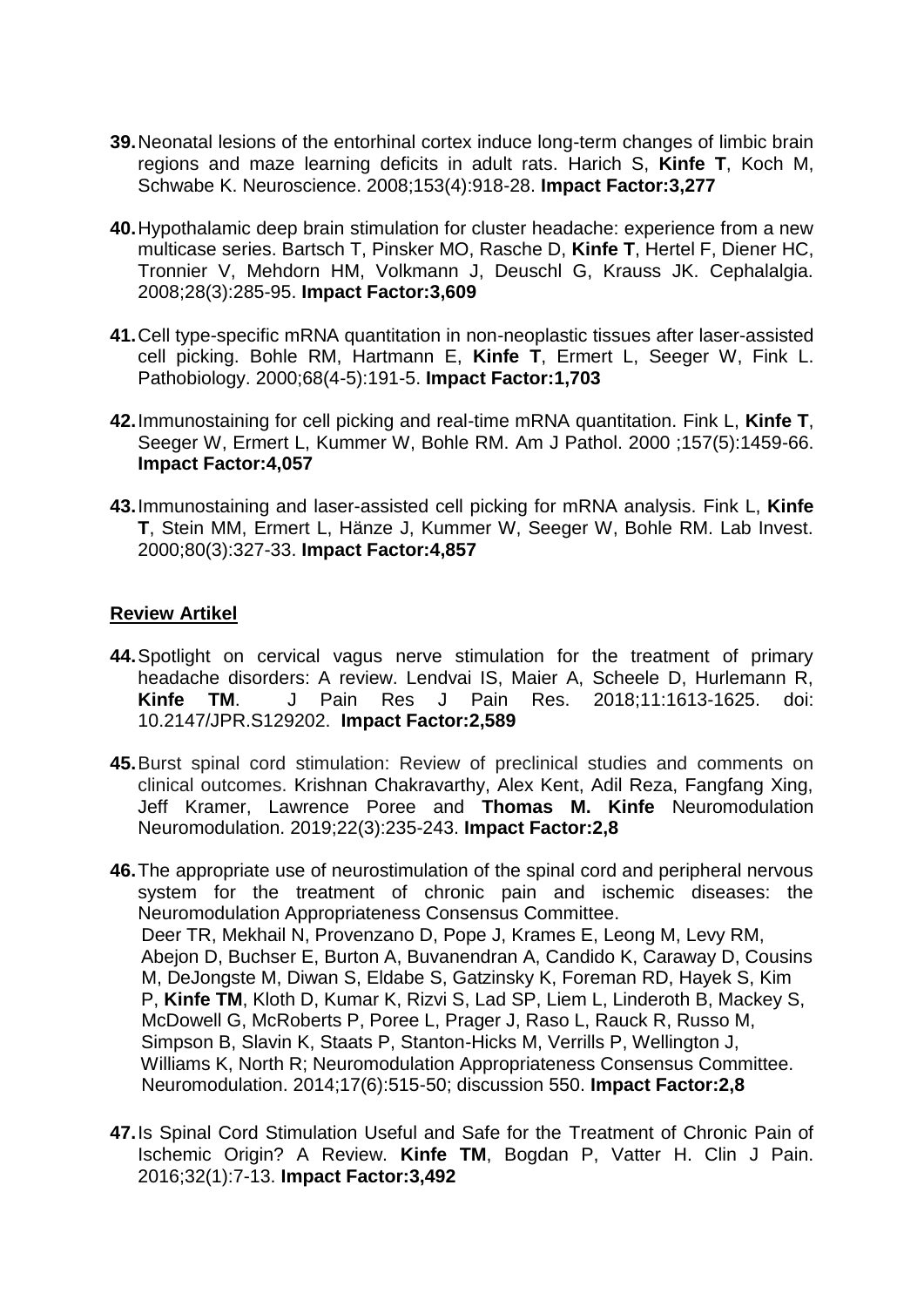- **48.**[Occipital nerve block prior to occipital nerve stimulation for refractory chronic](http://www.ncbi.nlm.nih.gov/pubmed/24989870)  [migraine and chronic cluster headache: myth or prediction?](http://www.ncbi.nlm.nih.gov/pubmed/24989870) **Kinfe TM**, Schuss P, Vatter H. Cephalalgia. 2015;35(4):359-62. **Impact Factor:4,4**
- **49.**[The impact of multichannel microelectrode recording \(MER\) in deep brain](http://www.ncbi.nlm.nih.gov/pubmed/23652653)  [stimulation of the basal ganglia.](http://www.ncbi.nlm.nih.gov/pubmed/23652653) **Kinfe TM**, Vesper J. Acta Neurochir Suppl. 2013;117:27-33. **Impact Factor:1,881**
- **50.**Role of danger associated molecular pattern molecules (DAMPs) in aneurysmal subarachnoid hemorrhage. Shafqat Rasul Chaudhry, Hafez A, Rezai JB, **Kinfe TM,** Alf Lamprecht, Niemela M**,** Sajjad Muhammad. Int J Mol Sci Int J Mol Sci. 2018;19(7). pii: E2035. doi: 10.3390/ijms19072035. **Impact Factor:4,2**
- **51.**Spinal and Peripheral Neuromodulation and Neuroinflammation: Lessons learned thus far and future prospects of biomarker development. Krishnan Chakravarthy, Fang Xing, Kelly Bruno, Alexander R. Kent, Adil Raza, Rene Hurlemann, **Thomas M. Kinfe.** Neuromodulation Neuromodulation. 2019;22(3):235-243. doi: 10.1111/ner.12859. **Impact Factor:2,8**
- **52.**Non-invasive and invasive brain stimulation concepts for the targeted treatment of schizophrenia symptom domains. **Thomas M. Kinfe** and Rene Hurlemann. Nervenarzt 2019;90(1):73-88. **Impact Factor:0,74**

#### **Letter, Case reports, Viewpoints**

- **53.**Migraine improvement after anterior thalamic deep brain stimulation (ANT-DBS) for drug-resistant idiopathic generalized seizure: A case report. Ilana S. Lendvai, **Thomas M. Kinfe** Headache 2017 Jun;57(6):964-966. **Impact Factor:3,0**
- **54.**Stereotactic MR-guided focussed ultrasound deep brain lesioning: The resurrection of posteroventral pallidotomy and thalamotomy for Parkinson´s Disease? **Kinfe TM** Acta Neurochir (Wien). 2017 2017;159(7):1367-1369. **Impact Factor:1,881**
- **55.** Sub-perceptional Burst versus perceptional tonic spinal cord stimulation waveforms for drug-resistant orthostatic tremor: comparative data of 2 cases Bogdan Pintea, Laura de Boni, **Kinfe TM** Mov Disord Clin Pract. 2017;4(4):612-615. **Impact Factor: 0.76**
- **56.**[The default mode network: a neuroimaging-based objective biomarker and](https://www.ncbi.nlm.nih.gov/pubmed/27854108)  [predictor for neuromodulation treatment of migraine?](https://www.ncbi.nlm.nih.gov/pubmed/27854108) **Kinfe TM** J Neurosurg Sci. 2016 Nov 17. **Impact Factor:1,522**
- **57.**[The Usefulness of Spinal Cord Stimulation for Chronic Pain Due to Combined](http://www.ncbi.nlm.nih.gov/pubmed/26238940)  [Vasospastic Prinzmetal Angina and Diabetic Neuropathic Pain of](http://www.ncbi.nlm.nih.gov/pubmed/26238940) the Lower [Limbs.](http://www.ncbi.nlm.nih.gov/pubmed/26238940) **Kinfe TM**, Pintea B. J Neurol Surg A Cent Eur Neurosurg. 2016;77(2):176- 8. **Impact Factor:0,8**
- **58.**[Solitary fibrous tumor of the foramen of Monro.](http://www.ncbi.nlm.nih.gov/pubmed/18243526) **Kinfe TM**, Tschan CA, Stan AC, Krauss JK. Clin Neurol Neurosurg. 2008;110(4):404-7. **Impact Factor:1,381**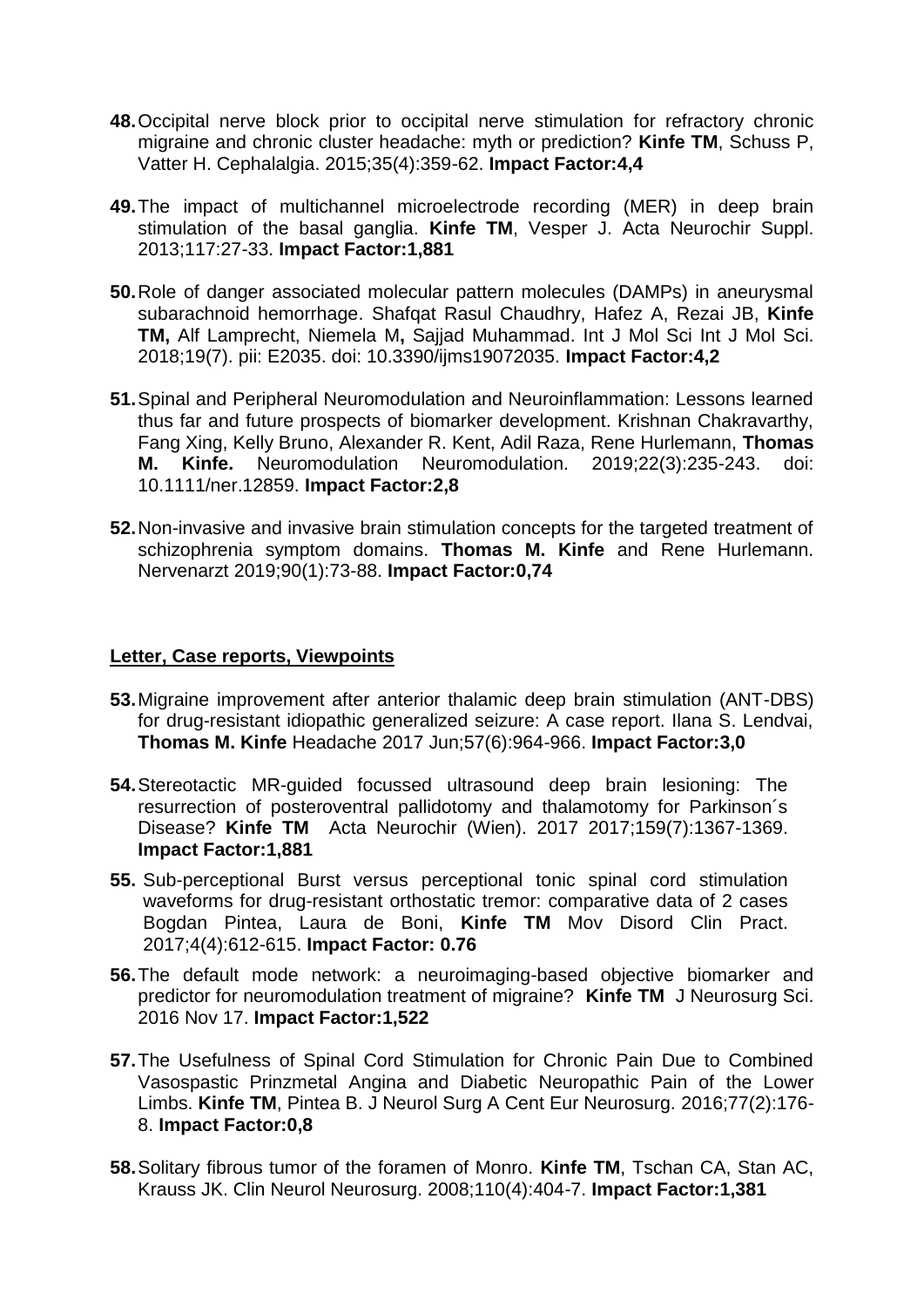- **59.**[Deep brain stimulation for treatment of hemichorea-hemiballism after](http://www.ncbi.nlm.nih.gov/pubmed/21819190)  [craniopharyngioma resection: long-term follow-up.](http://www.ncbi.nlm.nih.gov/pubmed/21819190) Capelle HH, **Kinfe TM**, Krauss JK. J Neurosurg. 2011;115(5):966-70. **Impact Factor:4,059**
- **60.**[Occipital nerve stimulation for refractory occipital pain after occipitocervical fusion:](http://www.ncbi.nlm.nih.gov/pubmed/19033708) [expanding indications.](http://www.ncbi.nlm.nih.gov/pubmed/19033708) Ghaemi K, Capelle HH, **Kinfe TM**, Krauss JK. Stereotact Funct Neurosurg. 2008;86(6):391-3. **Impact Factor:1,692**
- **61.**[Partial Response of Intractable Cluster-Tic Syndrome Treated by Cervical Non-](http://www.ncbi.nlm.nih.gov/pubmed/25660504)[Invasive Vagal Nerve Stimulation \(nVNS\).](http://www.ncbi.nlm.nih.gov/pubmed/25660504) **Kinfe TM**, Pintea B, Güresir E, Vatter H. Brain Stimul. 2015;8(3):669-71. **Impact Factor:6,9**
- **62.**[Reconstruction of the petrosal bone for treatment of kinetic tremor due to](http://www.ncbi.nlm.nih.gov/pubmed/18546298)  [cerebellar herniation and torsion of cerebellar outflow pathways.](http://www.ncbi.nlm.nih.gov/pubmed/18546298) **Kinfe TM**, Sedlaczek O, Blahak C, Bergler W, Wöhrle JC, Daffertshofer M, Bäzner H, Hennerici M, Krauss JK. Mov Disord. 2008;23(10):1485-7. **Impact Factor:8,3**
- **63.**[Pallidal deep brain stimulation in "belly dancer's dyskinesia.".](http://www.ncbi.nlm.nih.gov/pubmed/19452564) Schrader C, Capelle H, **Kinfe T**, Krauss JK. Mov Disord. 2009;24(11):1698-700. **Impact Factor:8,3**
- **64.**Progress in neuromodulation therapy for treating acute refractory head pain in primary headache disorders. Krishnan Chakravarthy, Thomas M. Kinfe, Paul J. Christo. Pain Management; 2019;9(1):9-11. **Impact Factor:2,72**
- **65.**Is molecular inflammatory profiling a useful tool for personalized brain stimulation in psychiatric disorders? **Thomas M. Kinfe** and Rene Hurlemann. Neuromodulation**;** 2018;21(8):826-827. **Impact Factor:2,8**

## **Buchkapitel**

**Kinfe TM**, Vesper J: Deep brain stimulation. Chapter in: Runehov A&Oviedo L (eds) Encyclopedia of Science and Religion. Eds. Springer Science Media 2012 Heidelberg, Germany

Chakravarthy KV, **Kinfe TM**, Russo M, Sanarelli D: Vagus nerve stimulation for chronic pain. Chapter in: Vagus nerve stimulation. Eds. XXX 2019, XX, USA

## **Aktuelle Arbeiten unter Begutachtung**

#### **Original-Arbeiten**

**66.**Chaudhry, SR., Kinfe, TM., Lamprecht, A., Niemelä, M., and Muhammad, S. Elevated systemic chemokine CCL5 is a predictive biomarker for post-aSAH complications and clinical outcome after aneurysmal subarachnoid hemorrhage (aSAH). International Journal of Molecular Sciences (under review).